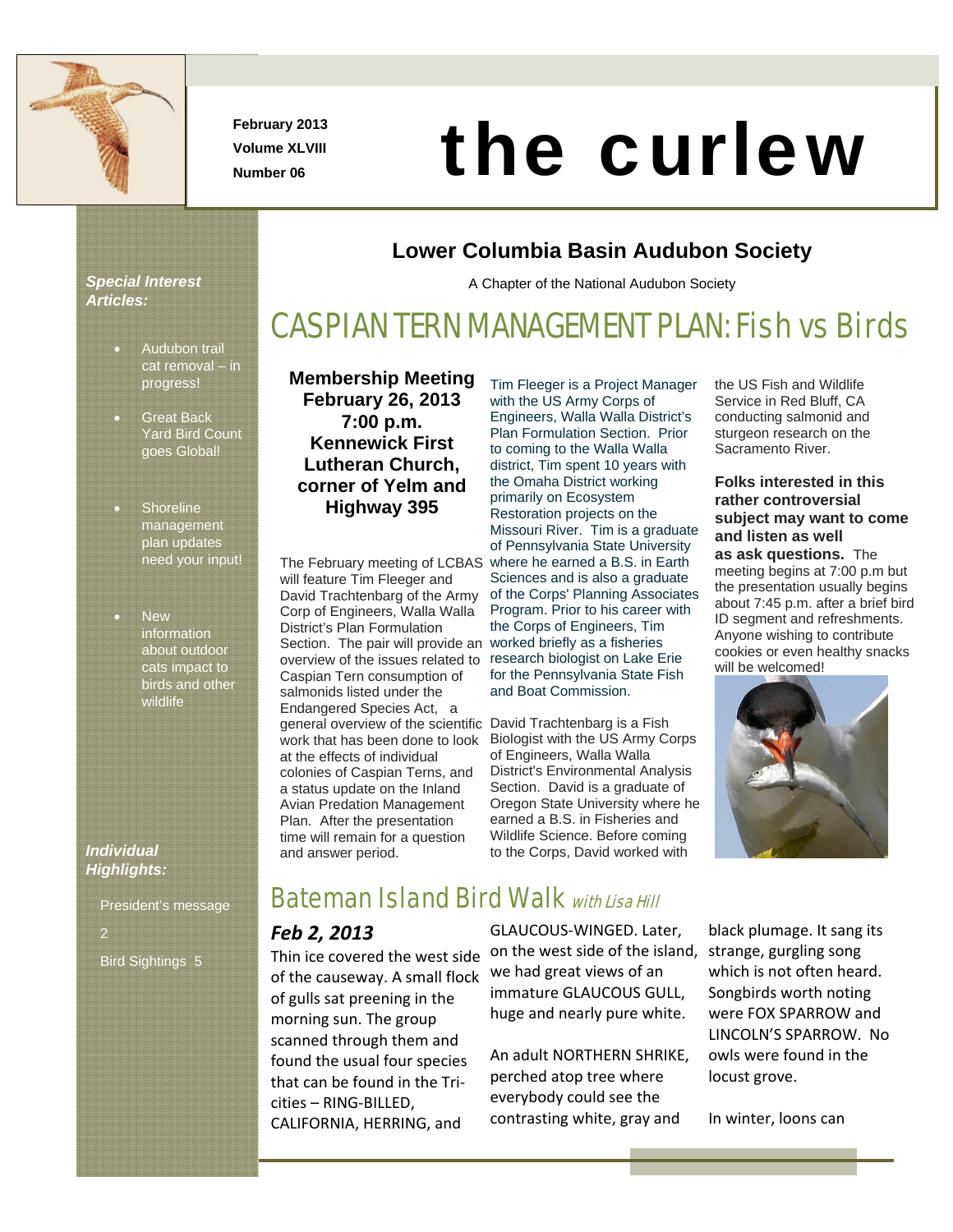### Bateman Island Walk Continued

*"Common Loon" Photo courtesy Larry Umthun"*

usually be found diving in the Columbia off the north side of the island. Although it is hard to keep track of them as they dive and surface, we found three COMMON LOONS and a very strong likelihood of a PACIFIC LOON. Overall, we found 50 species for the day.

The number could be closer to 60 species at the next Bateman bird walk on Saturday, March 2 at 8am. A few spring migrants should begin showing up by then. Meet in the parking lot of Wye Park above the causeway to the island

# President's message with Robin Priddy

Greetings:

Thanks to Debbie Berkowitz for bringing the updating of the Richland Shoreline Management Plan to our attention. There is quite a bit going on, and we do have opportunity as individuals and as Audubon to influence this plan. There's an open house on Feb. 13 and another on March 13. Richland has information posted on their webpage

at http://www.ci.richland.wa.us/index.aspx?N ID=793. Through Debbie's efforts LCBAS members are already providing information for the Planning Department and their consultant. They are taking comments and notes; both these open houses will be followed by more detailed discussions in Planning Commission Workshops. Attending the open house and engaging this process with specific comments is a good way to make our presence and our concerns known to the city. Please see if you can make time to attend one of these events.

Heidi Newsome gave us information on "Team Naturaleza" which has done some pretty amazing work connecting the Latino community with longtermCitizen Science bird monitoring programs and habitat conser vation in the Wenatchee River Basin. http://www.fws.gov/fieldnotes/regmap .cfm?arskey=33200 is a link about this program. At the same time National

Audubon has launched its "Audubon Espanol" web site, as an outreach to the Spanish speaking communities in North, Central, and South America. The Flyway model that National now uses to connect birds, chapters, land, and people reaches all through the Americas. Cherie Beaudrand's Junior Audubon has a good deal of participation from Spanish speakers and we're considering ways we can outreach and connect to our local community. This is an interesting opportunity to connect birds with even more people in the Columbia Basin.

Ed Rykiel has gotten a lot of older issues of the "Curlew" on our webpage, along with new bird lists. He's also gotten us a QR code which is now attached to our space on the kiosk at Badger, the sign on Bateman and the Audubon Trail. Ed has also compiled photographs from several local members to create a new poster for our space on the Badger Mountain Kiosk!

I'd also like to mention that National Audubon is having a National conference - the first in years - at Skamania (just east of Portland) in July. Look at their website as information develops; it's quite an opportunity to have this conference so close by.

Thank you as always, for the privilege of serving as President this year.



### **Lower Columbia Basin Audubon Now Has it's own QR Code!!**

The code is now attached to our space on the kiosk at Badger, the sign on Bateman and the Audubon Trail! Scan the code above with your mobile device, and you will go directly to our webpage and have instant access to information on programs, bird sightings, field trips, fundraisers and more!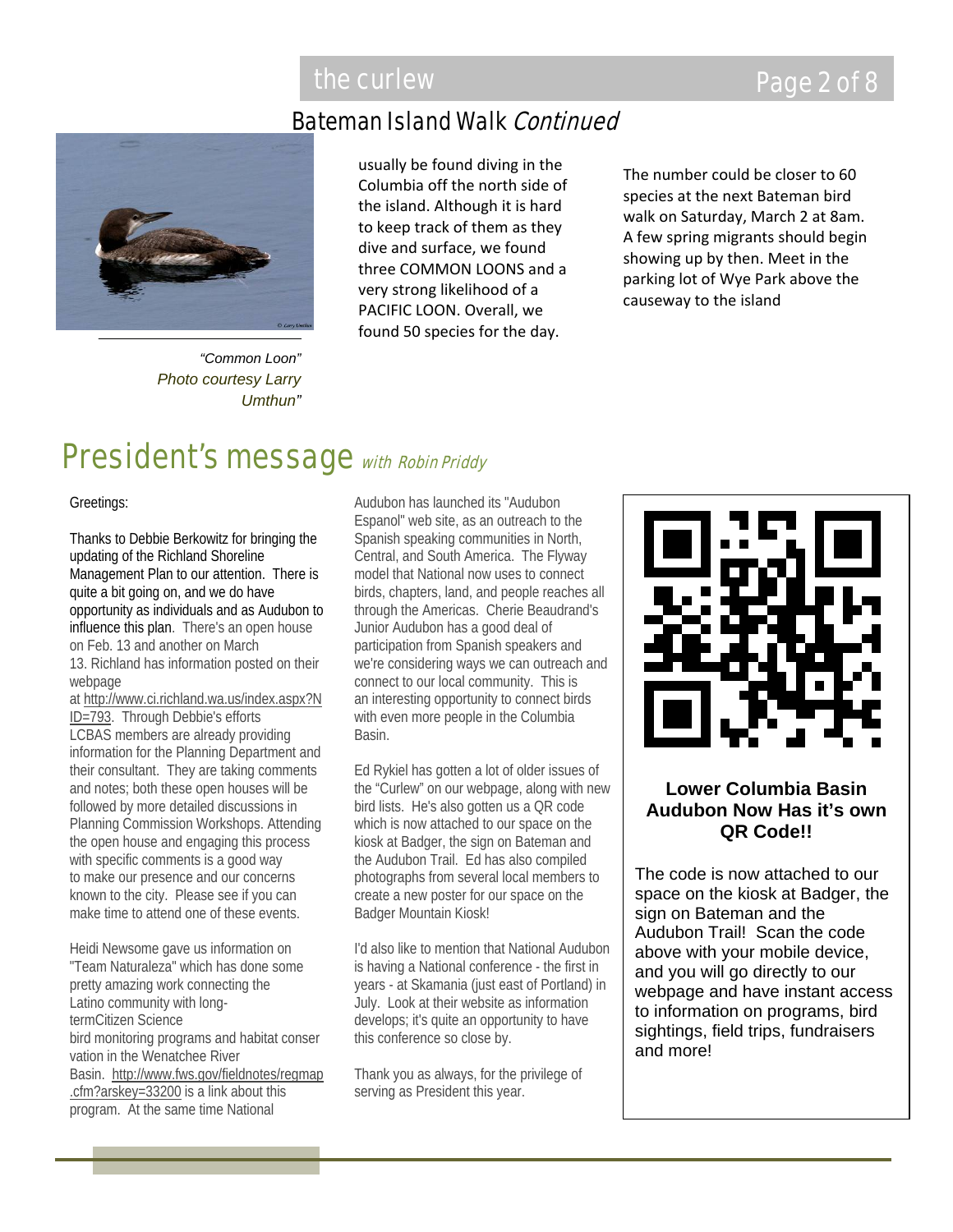### **Conservation Engagement -** Please give Input on Shoreline Management Plans for Richland, West Richland and Benton County!

Do you love walking along the river and looking for birds? Do you love access to wild nature within the city limits? Well you can make your voice heard!

Richland held its first Open House on Jan. 23 to share information about its shoreline management plan (SMP) update. There will be at least two more Open Houses, one on Feb. 13 from 5 to 6:30 PM and the other on Mar. 13, most likely at the same time. The location is Richland City Hall, 505 Swift Blvd., in the Council Chambers. These are opportunities to hear what is being planned and to give your input about Columbia River and Yakima River shoreline ecology, land use, and public access in Richland. Information can be found at http://www.ci.richland.wa.us/ind ex.aspx?NID=793 or you can contact SMP Manager Rick Simon at rsimon@ci.richland.wa.us for more information.

West Richland, Benton County, and Benton City are also updating their shoreline management plans and have also recently held open houses. More information can be found on their websites: (West Richland: http://www.westrichland. org/SMP.cfm ; Benton County http://www.co.benton.wa.u s/pView.aspx?id=2480&catid=45 ; Benton City http://ci.bentoncity.wa.us/SMP%20Page.htm).

Please show up, provide comments and be the voice for the birds we all care about!



# **Great Backyard Bird Count Goes Global in 2013**

*Bird watchers worldwide can take* 

*part for the first time*

After 15 years of success in North America, the Great Backyard Bird Count (GBBC) will open up to the entire world for the first time in 2013. Anyone, from anywhere on earth, can participate by visiting www.birdcount.org and reporting the kinds and numbers of birds they see during the 16th annual count, February 15–18, 2013.

A joint project of the Cornell Lab of Ornithology and National Audubon Society, with partner Bird Studies Canada, the four-day count typically receives sightings from tens of thousands of people reporting more than 600 bird species in the United States and Canada alone. "This year's count will give us a whole new perspective as sightings pour in from around the globe in real time," said Marshall Iliff at the Cornell Lab of Ornithology. "Millions of people encounter birds every day all over the world. Imagine what scientists will learn if each one of us shares observations from our own area!"

During the 2012 count, participants reported 17.4 million bird observations on 104,000 checklists. Snowy Owls thrilled many participants when these striking birds-of-prey ventured south from the Arctic in record numbers. In 2013,

scientists predict that U.S. and Canadian bird watchers will see an influx of Redbreasted Nuthatches and winter finches (such as Pine Siskins) because of scarce food supplies on their northern wintering grounds.

"The GBBC is an ideal opportunity for young and old to connect with nature by discovering birds and to participate in a huge science project," said Gary Langham, Audubon's Chief Scientist. "This year, we hope people on all seven continents, oceans, and islands, will head out into their neighborhoods, rural areas, parks, and wilderness to further our understanding of birds across the hemispheres."

Participating is easy. Simply watch birds for at least 15 minutes at the location of your choice on one or more of the count days. Estimate the number of birds you see for each species you can identify. You'll select your location on a map, answer a few questions, enter your tallies, and then submit your data to share your sightings with others around the world.

The global capacity for the count will be powered by eBird, an online checklist program for all of the world's 10,240 bird species. Participants will be able to view what others are seeing on interactive maps, keep their own records, and have their tallies recorded for perpetuity.

"The popularity of the Great Backyard Bird Count grows each year," said Dick Cannings, Senior Projects Officer at Bird Studies Canada, "and with the new features, participation will be even more exciting."

The Great Backyard Bird Count is sponsored in part by Wild Birds Unlimited.

## **A MESSAGE FROM BLUE MOUNTAIN WILDLIFE**

Blue Mountain Wildlife-Benton City is seeking dedicated volunteers. As awareness in the greater Tri-Cities area of our existence has increased, so has the need for volunteers. In the past, Marilyn Hayes has picked up a huge portion of the load, running all over picking up birds and providing transport. Les and Diane Wulff and Warren and Sue Terrell have been providing long distance transport to WSU when needed. We are having an *organizational meeting* on *February 23, 2013 at2:00 p.m.* at the Tri-Cities Cancer Center, 7350 W Deschutes Ave, Kennewick to discuss what volunteer needs there are. Please join us. For further information call Laurel at 366-5777 or Michele at 366-0888.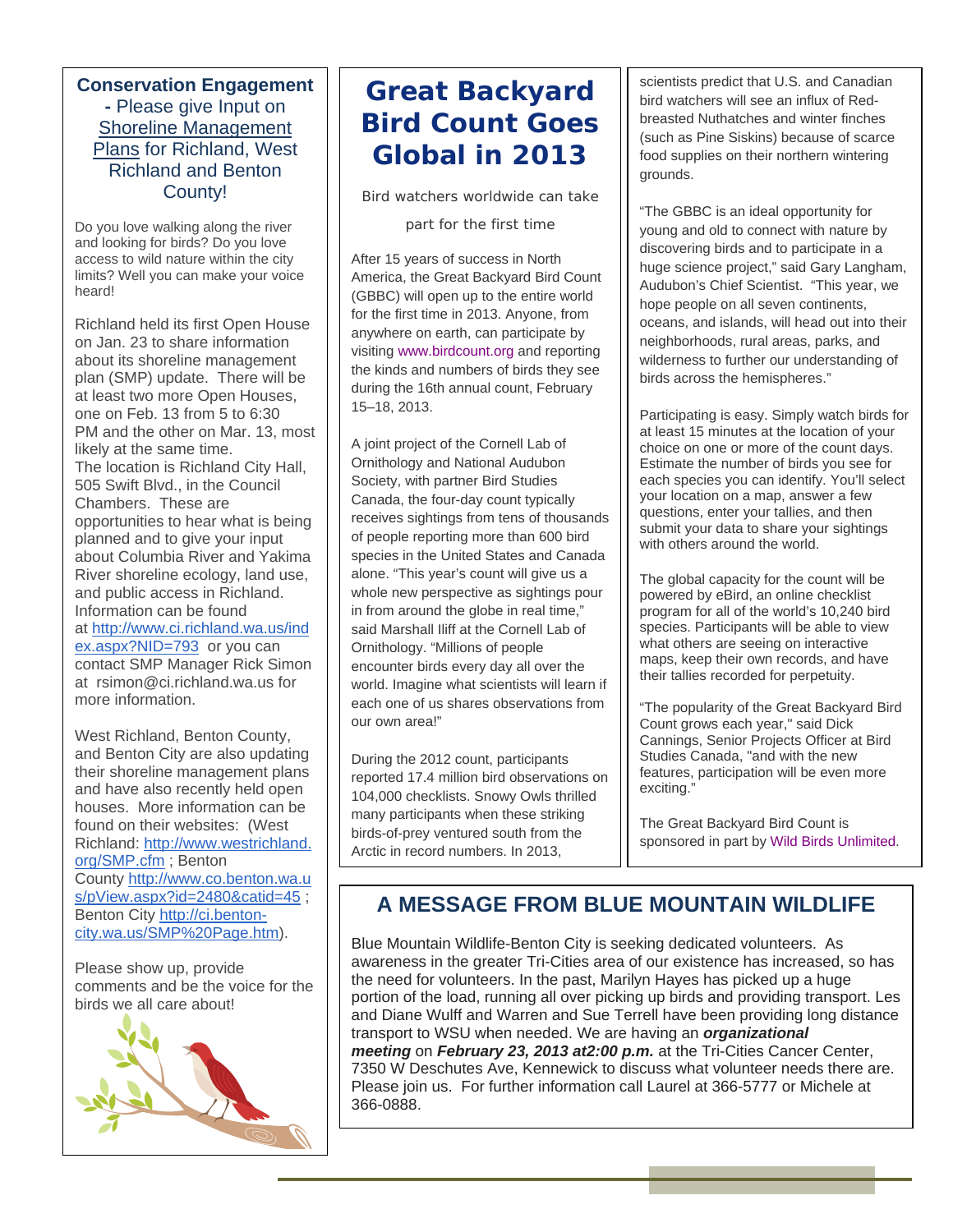# the curlew **EXACTER** CONTROLLER THE Page 4 of 8

### **Cat Feeding At Audubon Nature Trail**

The dumping of unwanted cats and subsequent feeding of them inside Columbia Park at the Audubon Nature Trail area has significantly decreased the areas value to birds and other Wildlife. The LCBAS Board of directors has been working with the City of Kennewick to try to come up with a solution to this ongoing problem. The city parks department has decided to help us and has posted new signs and is working with Animal control to remove the cats! Special thanks to President Robin Priddy for continuing to work on this



### **Burrowing owls in Winter**

A small number of burrowing owls do stay around the Mid-Columbia Region during the winter months. This month an owl was observed using a pipe at a construction site in West Pasco. Although somewhat concerning, the owl could fly and will likely be moving through the area before he picks a home for spring. The owl is likely looking for areas of easy hunting and a cleared construction zone provides just that!



### **Outdoor Cats: Single Greatest Source of Human-Caused Mortality for Birds and Mammals, Says New Study**

A new peer-reviewed study authored by scientists from two of the world's leading science and wildlife organizations – the Smithsonian Conservation Biology Institute and the U.S. Fish and Wildlife Service (FWS) – has found that bird and mammal mortality caused by outdoor cats is much higher than has been widely reported, with annual bird mortality now estimated to be 1.4 to 3.7 billion and mammal mortality likely 6.9 – 20.7 billion individuals.

The study, which offers the most comprehensive analysis of information on the issue of outdoor cat predation, was published in the online research journal Nature Communications and is based on a review of more than 90 previous studies. The study was authored by Dr. Peter Marra and Scott Loss, research scientists at the Smithsonian Conservation Biology Institute and by Tom Will from the U.S. Fish and Wildlife Service's Division of Migratory Birds. It is available

at http://www.abcbirds.org/abcprogra ms/policy/cats/pdf/Loss\_et\_al\_2013.p df.

According to Dr. George Fenwick, President of American Bird Conservancy, "This study, which employed scientifically rigorous standards for data inclusion, demonstrates that the issue of cat predation on birds and mammals is an even bigger environmental and ecological threat than we thought. No estimates of any other anthropogenic (human-caused) mortality source approach the bird mortality this study calculated for cat predation."

The study's estimate of bird mortality far exceeds any previously estimated U.S. figure for cats. In fact, this magnitude of mortality may exceed all other direct sources of anthropogenic bird and mammal mortality combined. Other bird mortality sources would include collisions with windows, buildings, communication towers, vehicles and pesticide poisoning.

"The very high credibility of this study should finally put to rest the misguided notions that outdoor cats represent some harmless new component to the natural environment. The carnage that outdoor cats inflict is staggering and can no longer be ignored or dismissed. This is a wake-up call for cat owners and communities to get serious about this problem before even more ecological damage occurs," Fenwick said.

The study estimated that the median number of birds killed by cats annually is 2.4 billion and the median number of mammals killed is 12.3 billion. About 69 percent of the bird mortality from cat predation and 89 percent of the mammal mortality was from un-owned cats. Un-owned cats are defined to include farm/barn cats, strays that are fed but not granted access to human habitations, cats in subsidized colonies, and cats that are completely feral.

The study charges that "Despite these harmful effects, policies for management of free-ranging cat populations and regulation of pet ownership behaviors are dictated by animal welfare issues rather than ecological impacts. Projects to manage free-ranging cats, such as Trap-Neuter-Return (TNR) colonies, are potentially harmful to wildlife populations, but are implemented across the United States without widespread public knowledge, consideration of scientific evidence or the environmental review processes typically required for actions with harmful environmental consequences."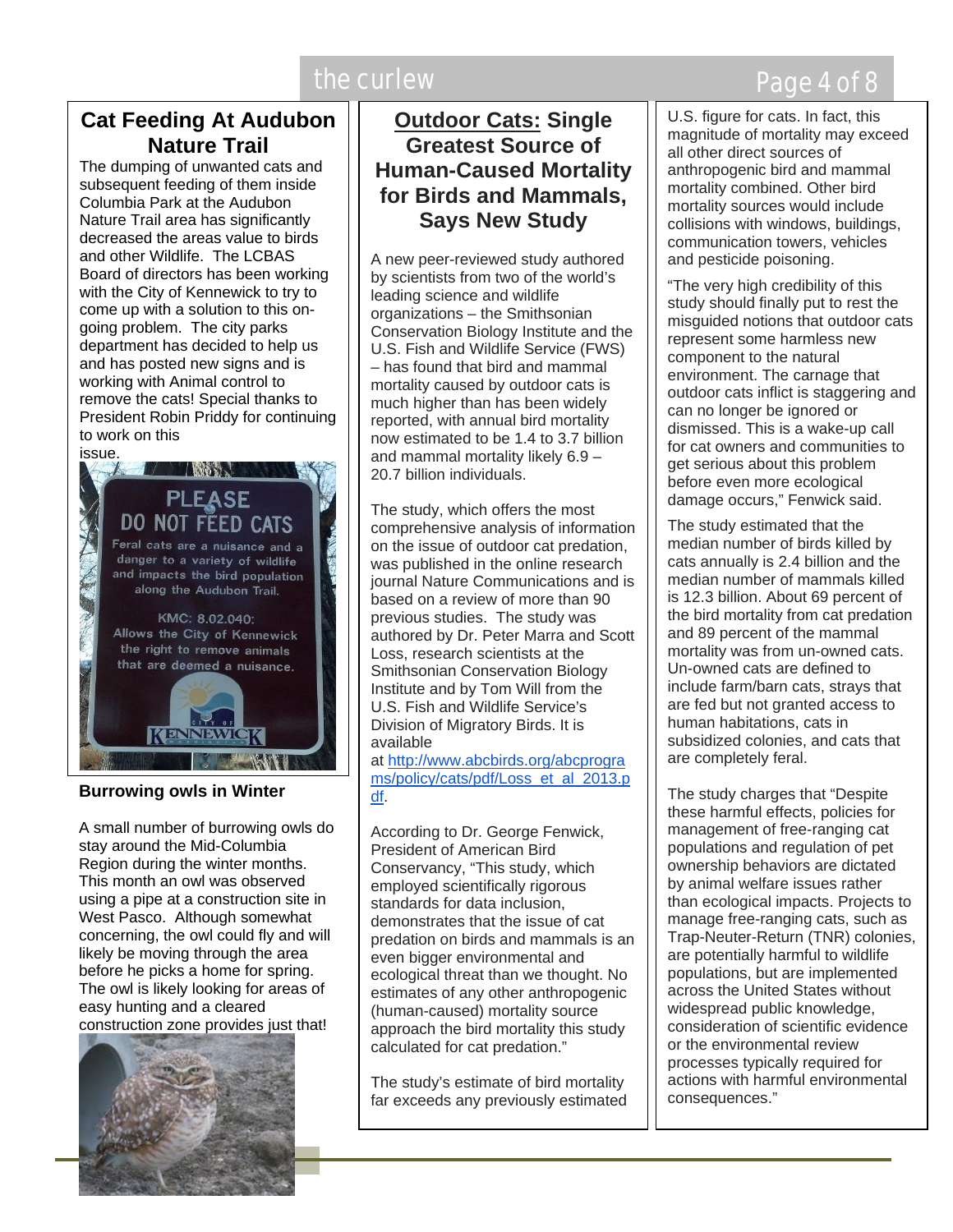### Bird Sightings for January 2013

**North Richland and Leslie Groves Park** 

Jane and Keith Abel reported Common Redpolls and Red Crossbills throughout the month and on the 5<sup>th</sup> a Spotted Sandpiper walking the shoreline near Anthony's Restaurant. Mary and Mike Lilga had twenty Red Crossbills at their birdbath and have a resident Varied Thrush as well. Ivar Husa photographed a Townsend's Solitaire and a Merlin in his yard. James Cleaver spotted 3 Common Redpolls mixed in with American Goldfinches and Pine Siskins. On the dock at Howard Amon Park he reported a Mew Gull (uncommon) mixed in with the Ring-billed, California, Herring and Glaucous-winged (both uncommon). Alisa Haller reported a Downey Woodpecker in the trees along the nature trail at Battelle. Bob and Pat Woodley spotted one Eurasian Wigeon off Leslie Groves along with 4 Canvasbacks, 6 Redheads and 2 Barrow's Goldeneyes. Laurie Ness reported a Townsend's Solitaire on Somerset and Davison Avenue. At the corner of Montgomery Court and Spring Street she spotted a Bohemian Waxwing among many Cedar Waxwings, American Goldfinches, a few Pine Siskins, a Varied Thrush and a Golden-crowned Kinglet.

**West Richland and Horn Rapids Area**  Laurie Ness reported a Prairie Falcon (uncommon resident) actively hunting on the corner of W. Lattin Road and Watkins Way.

### **Yakima Delta and Bateman Island**

On the 5th, the sightings of rare gulls began with Rich Barchet's report: an immature Glaucous Gull (rare in winter) and a few Glaucous-winged Gulls (uncommon in winter) seen during the bird walk on Bateman Island. Later that morning the die-hard birders viewed the gulls resting on the ice from the Wye Natural area. They got a great look at a Lesser Black-backed Gull (accidental in winter) and two mature Glaucous Gulls! Herring (uncommon in winter), California, and Ring-billed were also seen. On the 13<sup>th</sup> James Cleaver spotted 5 gull species on the roof of the boat shelters, adding a first cycle Thayer's

**Gull** (rare, winter) to the mix. Bob and Pat Woodley noted that the Lesser Blackbacked Gull was still present on the 14th. James Cleaver noted a single first year Golden-crowned Sparrow hanging with the White-crowned Sparrows on Bateman Island on the 18<sup>th</sup> and on the 27<sup>th</sup> saw a Western Gull and a Pacific Loon (both rare). Ivar Husa reported a Hooded Merganser and a Hermit Thrush.

**Rancho Reata Area and Amon Creek**  Neil and Sharon Ofsthun's yard list included a Great Blue Heron, Varied Thrush, Downey Woodpecker, Red-winged Blackbirds, Sharpshinned and Cooper's Hawks, a Northern Harrier and a Eurasian Collared-Dove which showed up for 3 days and then returned with a second dove.

### **W.E. Johnson Park, South Richland and Badger Mountain**

Chris and Riley started off the year on the 2nd at Johnson Park. Their list included hawks, Northern Flickers, Dark-eyed Juncos, and Great Horned Owl. They stopped to watch a Ring-necked Pheasant making an interesting call when they realized it was also being watched by a Bobcat! The Bobcat was about 25 feet in front of them on the path and crouched on the path for about 30 seconds. Lezlie and Dan Couch live in the Country Ridge area. They photographed a regular yard visitor—a Barred Owl (considered an "accidental" visitor in winter)! Jim Criddle reported a dozen Chukar near the Lake Lewis Marker on the Shockley Road side of the mountain in the late afternoon on the 29th.

### **Kennewick**

Bob and Pat Woodley started the year off at Columbia Park. In the river they saw 1 Pacific Loon (rare in winter), 3 Pied-billed, 4 Horned, and 2 Western (uncommon resident) Grebes in the Columbia River. On Jan 2 Rich Barchet took his first-ever hike up Zintel Canyon and found lots of American Robins and Varied Thrushes, Song and White-crowned Sparrows, Dark-eyed Juncos, Northern Flickers, Yellow-rumped Warblers, 2 Spotted Towhees and lots of Mourning Doves. Red-tailed and Cooper's Hawks and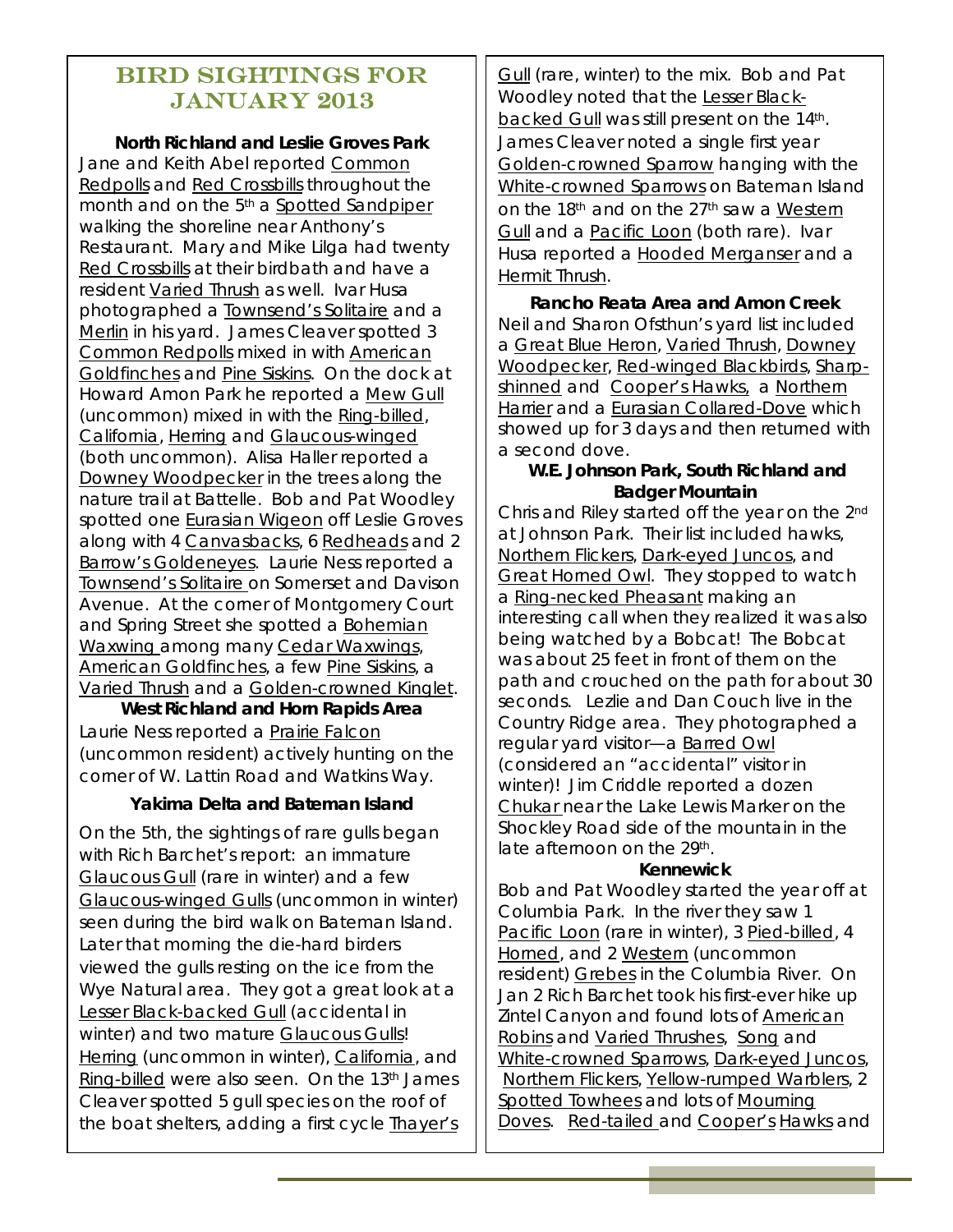American Kestrel were also seen as were 30 Mallards. On the 13<sup>th</sup> James Cleaver reported a Harris's Sparrow (uncommon, winter) feeding on the ground with the Darkeyed Juncos west of the Columbia Park golf course. Across the street was a small flock of Golden-crowned Kinglets (uncommon, winter). He also reported seeing the Peregrine Falcon that hangs out by the Cable Bridge. The Woodleys saw 2 Peregrines there on the 19th. Jane and Keith Able reported Harris's and White-throated Sparrows (both uncommon) in Columbia Park on the 24<sup>th</sup>.

### **Finley Area**

Kris Keating tallied up lots of raptors in her neighborhood: Red-tailed Hawk, Northern Harrier, American Kestrel, Bald Eagles, Barn Owls and a Great Horned Owl. Speaking of owls...many people reported on the Snowy Owls (rare, winter). One reader even called me at home to thank you all for your specific directions on how to find them. She was thrilled with a close-up fly-by and landing. Early on the 13th Tony Greager found 3 Snowys. One was very distant in a field but the other two were sitting on the roads—one on Mills and one on Nine Canyon! On the same day Ron Louderback reported one on Mills Road on a fence post and James Cleaver found one off Nine Canyon and Mills Road. On the following day 2 Snowy Owls were spotted by Kris Keating, Ivar Husa, and Bob and Pat Woodley. Ron and Carole Louderback saw 3 in the same area on the 15th.

Other Finley action: James Cleaver reported a Black-crowned Night Heron roost on Yew Street just north of 10<sup>th</sup> Avenue and some Green-winged Teal in the canal beside them. Bob and Pat Woodley spotted a lone drake Eurasian Wigeon (rare, winter) among the American Wigeons on the lawn at Two Rivers Park on the 14<sup>th</sup>. They reported about a dozen Black-crowned Night Herons at the roost on Yew Street (and 24 on the 19th!) and a moderate-sized flock of Horned Larks as they approached the Snowy Owl area. On the 19th the Woodley's spotted a Great Egret

in Finley. Tony reported several Roughlegged Hawks south of Finley. Dennis Rockwell is seeing lots of kinglets and Brown Creepers in Two Rivers Park.

**McNary NWR and West Walla Walla County**  On the 5th Bob Woodley saw many Redwinged Blackbirds, 5 Yellow-headed Blackbirds, and 1 Brewer's Blackbird at McNary NWR. James Cleaver reports that as of the 13<sup>th</sup> the Red-breasted Sapsucker is still present at Hood Park. He also saw both Tundra (uncommon, winter) and Trumpeter (accidental, winter) Swans at the McNary NWR. Jordene Lucas reported 5 Mountain Chickadees (rare, winter), one Blackcapped Chickadee and a Ruby-crowned Kinglet at the North End of Two Rivers Unit headed in the direction of Quarry Pond. At the entrance of the Headquarters they spotted an active Pacific Wren.

**North Franklin and Pasco Area**  Kevin Black reported a female Anna's Hummingbird (rare, winter) which has been visiting a West Pasco feeder daily since Thanksgiving. Near Osprey Point he saw 1 Eared Grebe (uncommon, winter) among the Horned Grebes and one Redhead Duck. He reported a Merlin near the intersection of Wehe and Court Streets. At the Humane Society: 1 Great Egret, 6 Black-crowned Night Herons and 1 Sharp-shinned Hawk. At Sacajawea Park he photographed 2 female or immature Purple Finches (rare,winter). James Cleaver birded Sacajawea on the 18<sup>th</sup> and found Golden-crowned Kinglets, Ruby-crowned Kinglets, Brown Creepers, and a Marsh Wren. He heard Virginia Rails and saw a Sora (rare, summer, winter) out in the open!

Possibly the biggest news for Franklin County was the American Dipper (accidental) initially spotted on the 19th by Tom Mansfield who was visiting in Pasco. Gretchen Graber and Ivar Husa viewed it on the 20th. It was 3.1 miles north of Taylor Flats Road on Ringold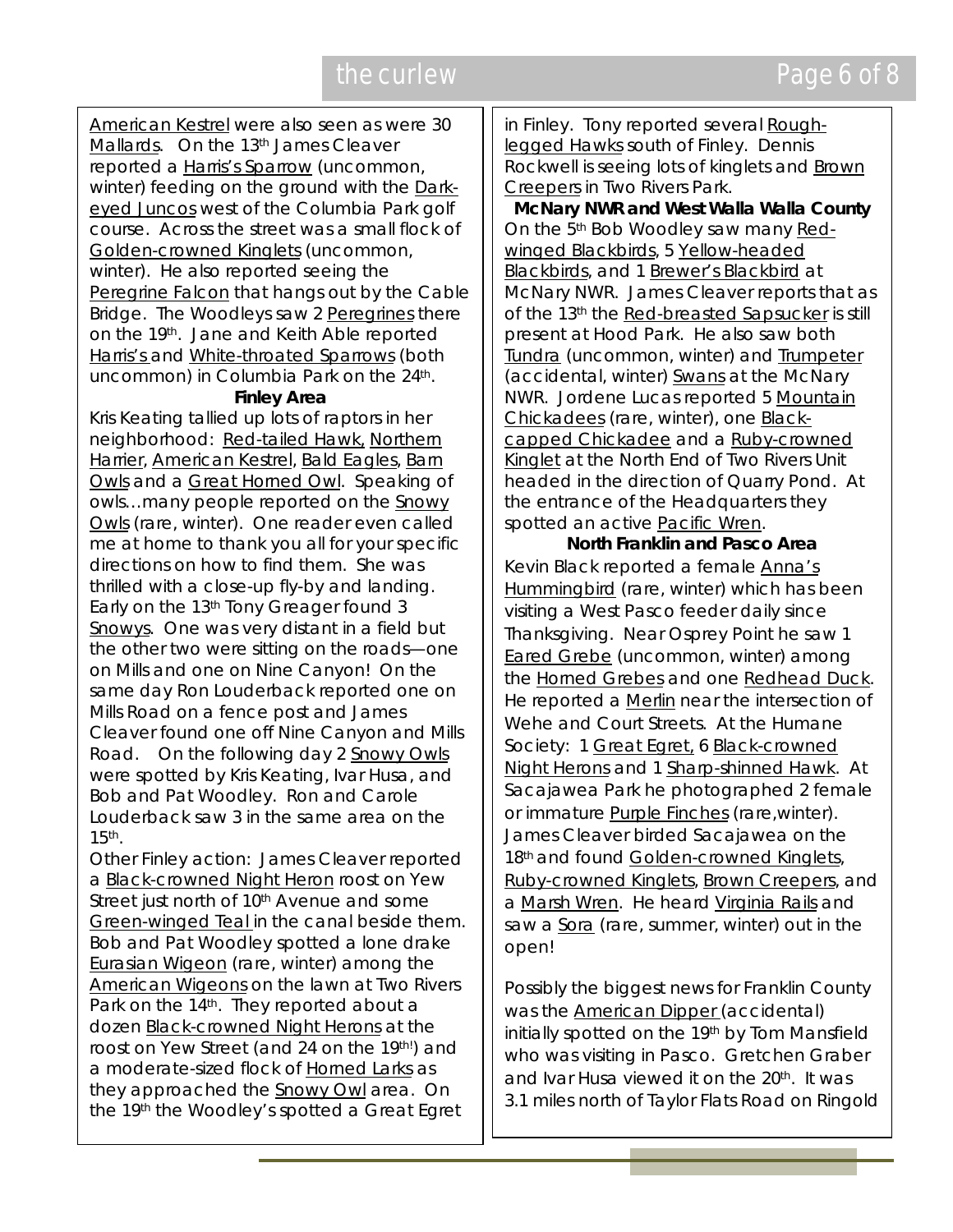Road. Check the inflow on the south side of the bridge. (It was still present on the 27<sup>th</sup>). Tom and Kevin birded the Ringold Fish Hatchery Ponds finding Redwinged Blackbirds, Hooded (uncommon) and Common Mergansers and Cedar Waxwings. In our Pasco yard a Brown-headed Cowbird (rare in winter) joined Red-winged Blackbirds doing some ground feeding. On the last day of the month Marissa McNeal sent Charlotte Reap a photo of a Burrowing Owl (rare in winter) that was in a construction area south of Burden Avenue.

### **Rattlesnake Mountain Area / Western Benton County**

Kerry Turley reported a Western Scrub Jay (accidental) in Prosser on the 16<sup>th</sup>. Tom Mansfield, who first reported the American Dipper in Franklin County also located one in the southern most spillway of the Yakima River at the dam in Prosser. Gretchen Graber photographed it on the 19th above the bridge. On the 25<sup>th</sup> the Abels, Larry Unthum and Lisa Hill saw 2 American Dippers and Scrub Jays in Prosser.

Thanks for posting your sightings on LCBirds2, e-mailing them to me (lanirock@charter.net) or calling them in (545-4898). Comments, suggestions, and corrections are always welcome. – Lannie Smith

### **EAlert Update**

If you supply our organization with an email for receiving your "Curlew" newsletter, we also provide you EAlerts! EAlerts allow us to send out up to the minute information about events, conservation issues, and volunteer opportunities.

If you haven't received e-alerts and would like to be included on our list, please contact

membership@lcbas.org. To opt out, either contact this address or reply to an e-alert requesting to be removed from the list. If you have any comments or suggestions about our e-alerts, please contact Debbie Berkowitz at 375-4740 (secretary@lcbas.org).

### Pacific Island Paradise: Wildlife of Johnston Atoll!

Intermountain Alpine Club (IMAC) Annual Dinner and fundraiser has engaged Lindsey Hayes , the former wildlife biologist and manager of the Johnston Atoll National Wildlife Refuge in the central Pacific Ocean, to give a presentation. Although the atoll was placed under U.S. Navy control in 1934, it retained its status as a refuge. Today Johnston Atoll is an unincorporated territory of the U.S. It remains a National Wildlife Refuge and is home to more than 300 species of fish, 34 species of coral, 15 species of seabirds, and four or five U.S. Fish and Wildlife Service employees or volunteers. Lindsey will tell us all about his experiences on the island along with showing stunning pictures of its wildlife! Non-IMAC members may attend for an additional fee – see below. Contact: Please RSVP to Laura Connolly, 946-1749 or email emilysarasammy@yahoo.com

Location: Bella Italia (7000 West Okanogan Pl., Kennewick) Time: Social starts at 6:00 P.M., dinner at 6:30 P.M.; presentation after dinner

Cost: \$20 per person for I-MAC members; \$25 per person for nonmembers

Sign-up: Required by Monday, February 25, before 8:30 P.M. with your menu choice (contact Laura for choices)

# Winter Birds

Saturday February 23 9- 12 Noon & Friends' Annual Meeting, 12 Noon-1 PM McNary Environmental Education Center

Join us to learn more about the birds of the Mid-Columbia. Blue Mountain Wildlife of Pendleton will be at McNary with live raptors. Other indoor and outdoor activities are being planned. Afterward, join the Friends of the Mid-Columbia River Wildlife Refuges for their Annual Meeting. Food and beverages will be provided and the meeting will conclude by 1:00 PM. Check for updates on the Friends websitewww.**friends**ofmcrwr.org, Facebook or Twitter.

# The 16 th Annual Othello Sandhill Crane Festival!

**Where:** Columbia National Wildlife Refuge and greater Othello area

**When:** April 5, 6 and 7, 2013

Experience the beauty and wonder of wildlife, highlighted by the return of Sandhill cranes to the Channeled Scablands. This three‐ day community event features a variety of activities from tours and lectures on the area's natural and cultural heritage to an art contest and children's activities. An admission fee is charged. For more information look online:

www.othellosandhillcranefestival.org